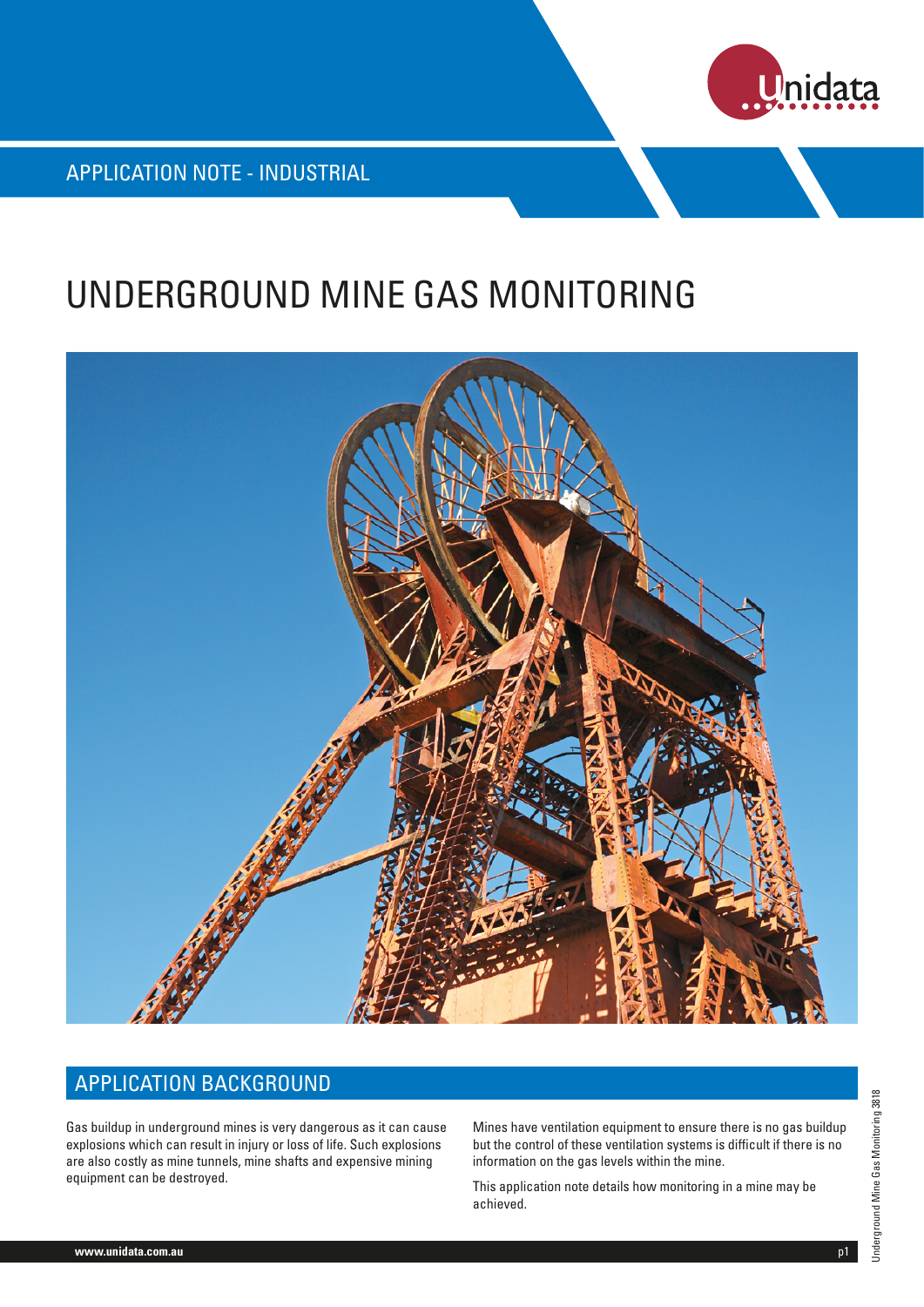### APPLICATION DETAIL

There are many manufacturers of gas monitoring equipment. One such manufacturer is Dräger which provides explosion proof and intrinsically safe gas monitors to measure noxious gases such as CO, CO<sub>2</sub>, NO, H<sub>2</sub>S, SO<sub>2</sub> as well as O<sub>2</sub> and N.

These instruments typically provide a 4-20mA analog output or a Modbus output which can be read by Neon Remote Terminal routinely, perhaps every 1, 5 or 10 minutes to be logged, alarm limit checked and then transmitted via a communication channels to a Neon Server on a regular schedule, perhaps every 5 minutes.

Underground mines typically have one or more mine shafts, many tunnels leading from those mine shafts and one or more ventilation shafts. Neon Remote Terminal Gas Monitor Stations can be set up at many different locations within the mine to monitor gas and other local conditions, such as temperature, humidity and perhaps dust and sound.

Underground mines generally have an existing communications system within the mine. Old mines had wired systems, like a telephone. Modern mines have wireless communications systems either cell phone based or standard 802. WiFi based, with a leaky feeder / leaky coax antenna throughout the mine, and WiFi access points.

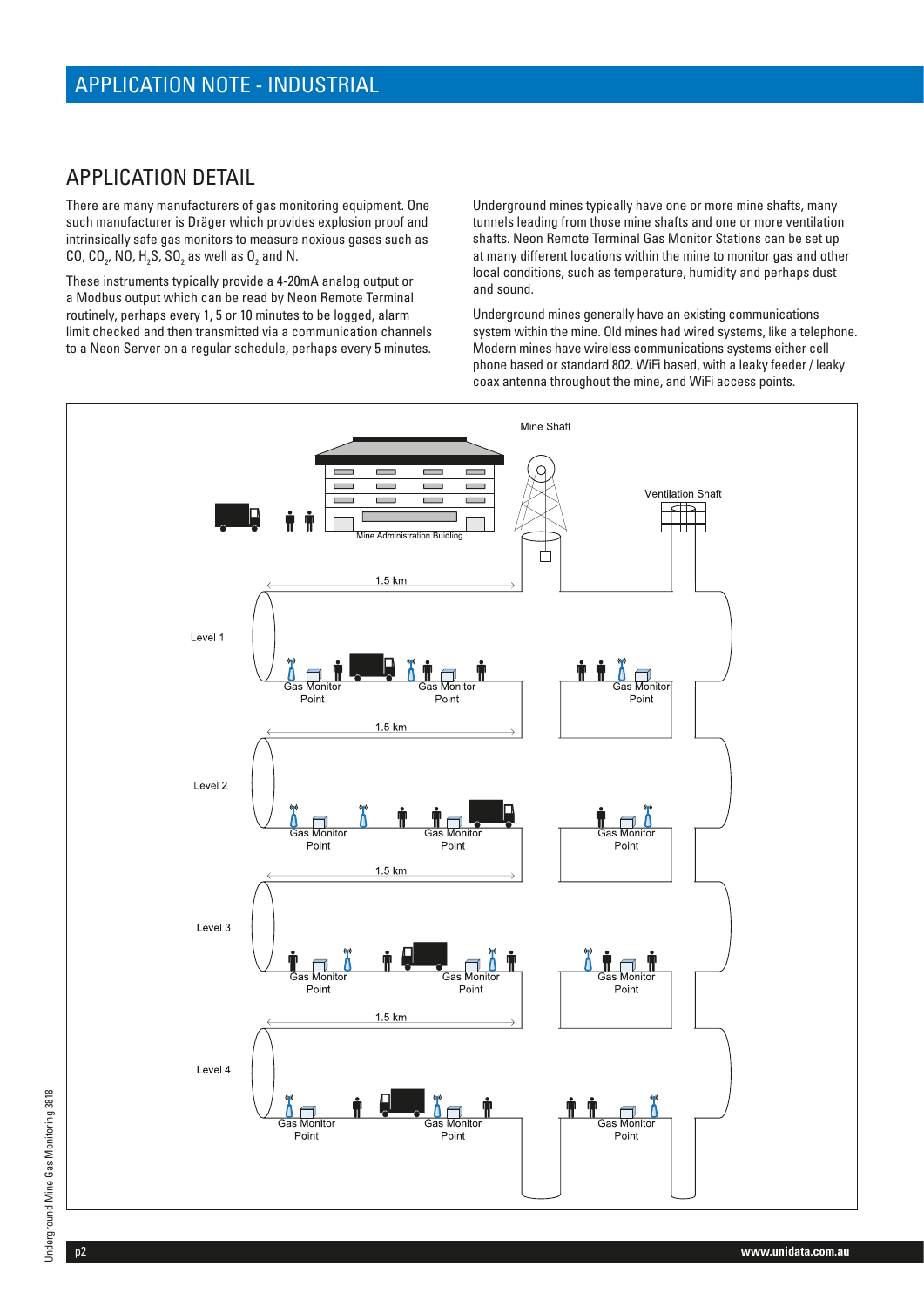

The Neon Remote Terminal / WiFi can be used in this application with data being transferred from the Neon Remote Terminals via the existing WiFi system to a Neon Server within the Mine Administration building on the surface.

The Neon Server can be used to check gas and other ambient parameters at each measuring station / at each Neon Remote Terminal and display information on a standard web browser and on a schematic diagram of the overall mine to highlight any out of limit ambient or gas parameters.



The Neon Remote Terminal can also be programmed to increase or decrease ventilation in the mine based on the current measurements. The Neon Server can be set up to check incoming data for any out of limit conditions and activate an alarm. Alarm actions can be set up to activate visual or audible alarm indicators. Alarm actions can also be set up to email and text mine staff and mine safety officers to alert them of any out of limit / any dangerous conditions.